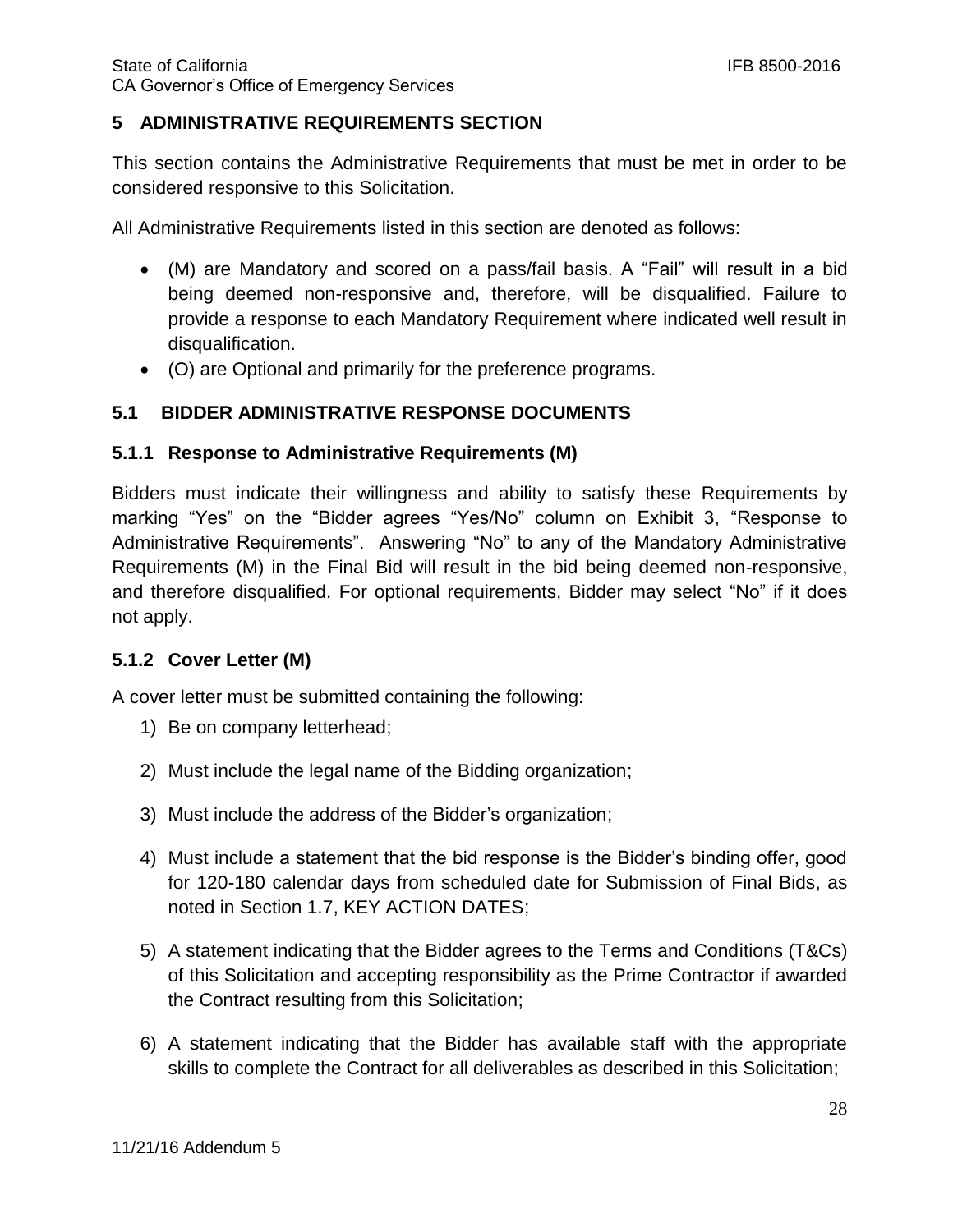- 7) Must be signed by an individual who is authorized to bind the Bidding firm contractually. The individual's name must also be typed, and include the title or position that the individual holds in the firm. An unsigned cover letter may be cause for the Final Bid to be rejected;
- 8) Must include the email and phone number of the person signing the letter; and
- 9) Must include the date signed.

## **5.1.3 Secretary of State (SOS) Certification (M)**

If required by law, the Prime Contractor must submit a Certificate of Status from California Secretary of State, showing Prime Contractor is certified with the California SOS to do business in the State of California. If the Bidder does not currently have this certification, the firm must be certified before a Contract award can be made, and must provide information in the Final Bid to support the status of its application to be certified to do business in the State of California.

Domestic and foreign Corporations, Limited Liability Companies (LLCs), Limited Liability Partnerships (LLPs) and Limited Partnerships (LPs) must be registered with the California SOS to be awarded the Contract. The SOS Certificate of Status must be included with the bid. The required document(s) may be obtained through the SOS, Certification and Records Unit at (916) 657-5448 or through the following website: <http://kepler.sos.ca.gov/> Exhibit 9, Secretary of State Certification.

#### **5.1.4 Workers Compensation (M)**

The Prime Contractor must maintain statutory Workers' Compensation for all its employees who will be engaged in the performance of the Contract, and agree to furnish the State satisfactory evidence thereof at the time the State may so request. The Bidder is required to sign Exhibit 4, Workers' Compensation Certification, and submit it with the Bid response.

#### **5.1.5 Payee Data Record (M)**

The Payee Data Record (STD.204) indicates the Bidder is subject to state income tax withholdings pursuant to California Revenue and Taxation Code section 18662.

Bidders must complete Exhibit 7, Payee Data Record, and submit it with their bid. The Bidder must provide the company's Federal Employer Identification Number (FEIN) (Business IRS Number) with their final bid submission on this form. The form can be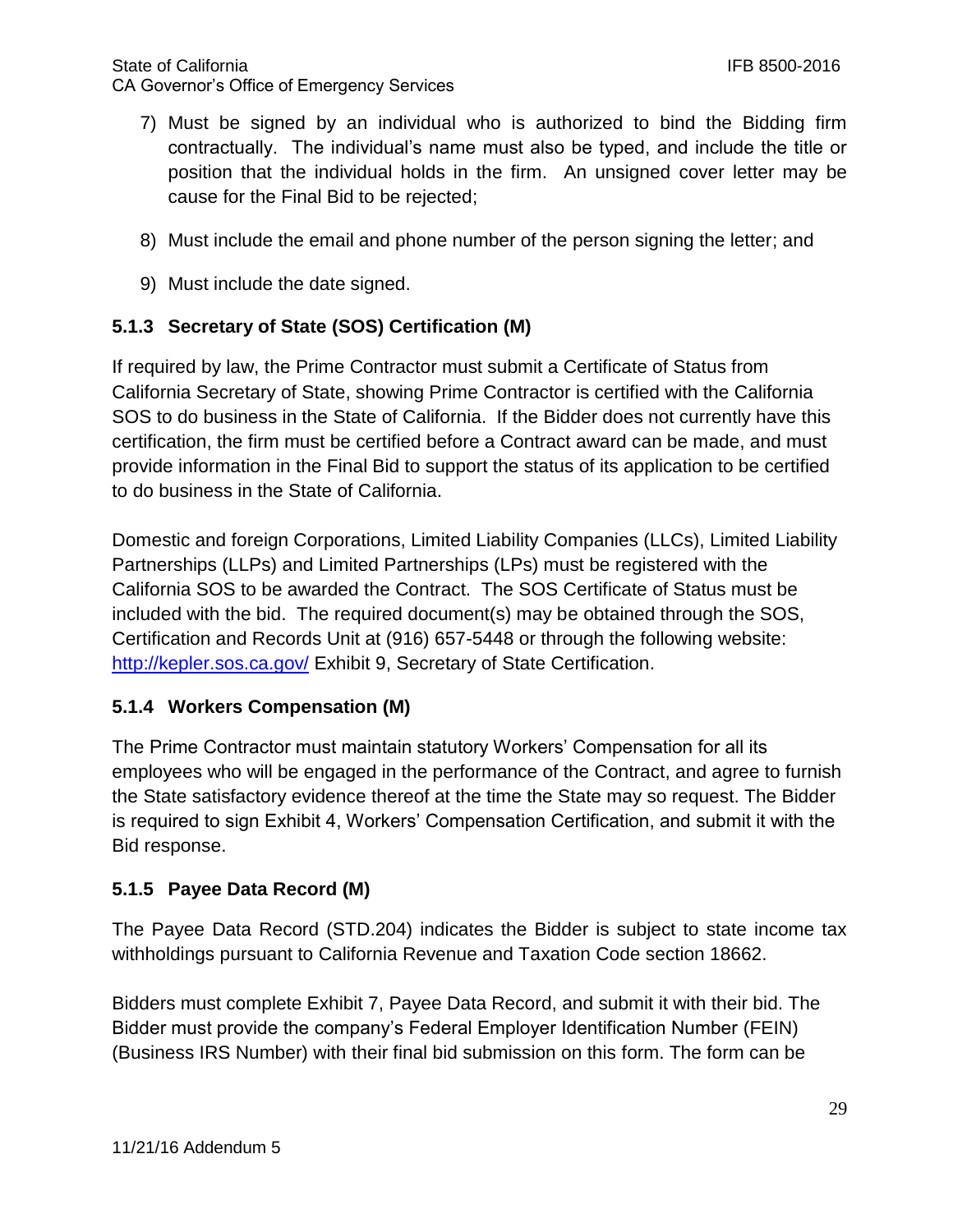located at the following website: <http://www.documents.dgs.ca.gov/dgs/fmc/pdf/std204.pdf>

# **5.1.6 Iran Contracting Act of 2010 (M)**

Division 2, Part 1, Chapter 2.7 of the PCC is the Iran Contracting Act of 2010 (Act). This Act requires at §2203 that no one shall submit a bid for a contract, or enter into or renew a contract, with a public entity for goods or services valued at \$1,000,000 or more if that person (i.e., Bidders or Contractor) engages in investment activities of \$20,000,000 or more as described in PCC §2202.5 pursuant to all provisions of the Act. The Act, at §2204 requires Bidders to certify at the time the bid is submitted or the contract is renewed, that the person is not identified on a list created pursuant to subdivision (b) of PCC §2203 as a person engaging in investment activities in Iran described in subdivision (a) of PCC §2202.5, or as a person described in subdivision (b) of PCC §2202.5, as applicable. Bidders are therefore required to complete Exhibit 10, Iran Contracting Act of 2010, and submit it with their Final Bid, and again each time their awarded contract is renewed.

# **5.1.7 Confidentiality Statement (M)**

The Bidder engaging in the purchase of equipment pertaining to this IFB, requiring contact with confidential State information or State customer information will be required to exercise security precautions for all such data that is made available and must accept full legal responsibility for the protection of this confidential information. This includes all statistical, personal, technical and/or other confidential personal data and information relating to the State's operations that are designated confidential by the State.

The Bidder must submit Exhibit 2, Confidentiality Statement, for the Bidder's firm. The completed Confidentiality Statement must be submitted with the Intent to Bid, Exhibit 1. The Bidder will also be required, upon Contract Award, to submit a signed Confidentiality Statement from all employees and Subcontractor staff assigned to the awarded Contract.

## **5.1.8 Subcontractors (M)**

It is the Bidder's responsibility to ensure any Subcontractor that the Bidder chooses to use in fulfilling the requirements of this IFB, which is expected to receive more than ten percent (10%) of the value of the Contract, must also meet all Administrative, Business, Functional and Technical Requirements of the IFB, as applicable to the services provided by the Subcontractor.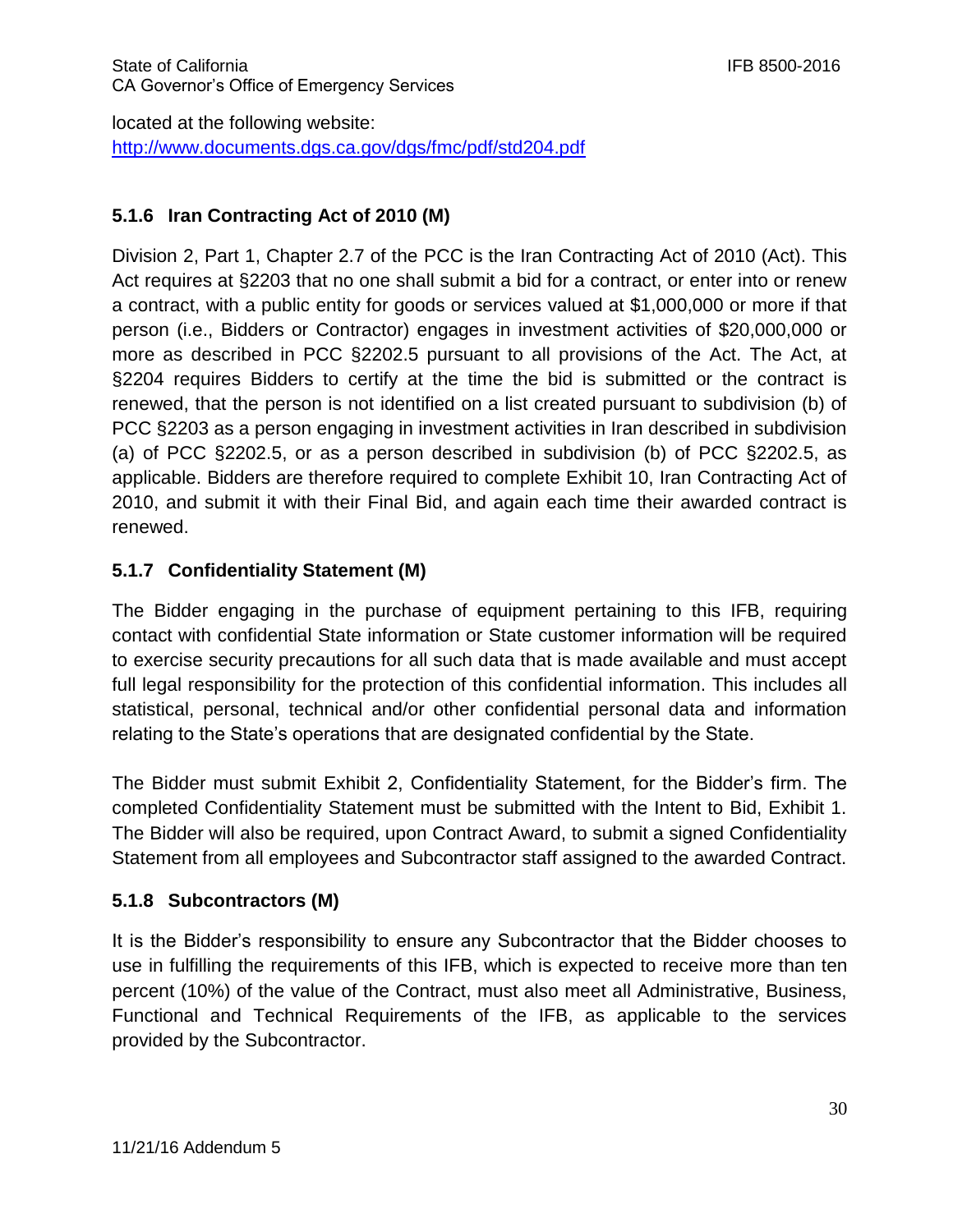Nothing contained in the resulting contract shall create any relationship between the State and any Subcontractors, and no subcontract shall relieve the Bidder of its responsibilities and obligations. The Bidder is fully responsible to the State for the acts and omissions of its Subcontractors and of persons either directly or indirectly employed by them.

The Contractor shall not change Subcontractor(s) and/ or Disabled Veterans Business Enterprise (DVBE) Subcontractor(s) if such changes conflict with the work to be performed under this contract. For DVBE Subcontractor changes, the Contractor shall utilize another DVBE Subcontractor. The State recognizes that changes to Subcontractor(s) may be necessary and in the best interests of the State, however, advance notification of a contemplated change and the reasons for such change must be made to the State no less than seven (7) business days prior to the existing Subcontractor's termination. If this should occur, the Contractor should be aware that the State contract administrator or designee must approve any changes to the Subcontractor(s) prior to the termination of the existing Subcontractor(s). This also includes any changes made between submittal of the Final Bid and actual start of the contract. The State will not compensate the Contractor for any of the Contractor's time or effort to educate or otherwise make the new Subcontractor(s) ready to begin work on the contract.

The Bidder's obligation to pay its subcontracts is an independent obligation from the State's obligation to pay or to enforce the payment of any money to any subcontractor. Contractor is solely responsible for any payments to or claims made by Subcontractors.

## **5.1.9 Bidder Declaration Form (M)**

All Bidders must complete Exhibit 12, Bidder Declaration General Services Procurement Division (GSPD)-05-105, and include it with the bid. When completing the declaration, the Bidder must identify all Subcontractors proposed for participation in the Contract. The Bidder awarded the Contract is contractually obligated to use the Subcontractors for the corresponding work identified, unless the Department agrees to a substitution and it is incorporated, in writing. If the Bidder is not using Subcontractors, complete the form with "Not Applicable" and the Bidder's signature. The form is also available at:

[www.documents.dgs.ca.gov/pd/poliproc/MASTEr-BidDeclar08-09.pdf](http://www.documents.dgs.ca.gov/pd/poliproc/MASTEr-BidDeclar08-09.pdf)

# **5.1.10 Financial Stability (M)**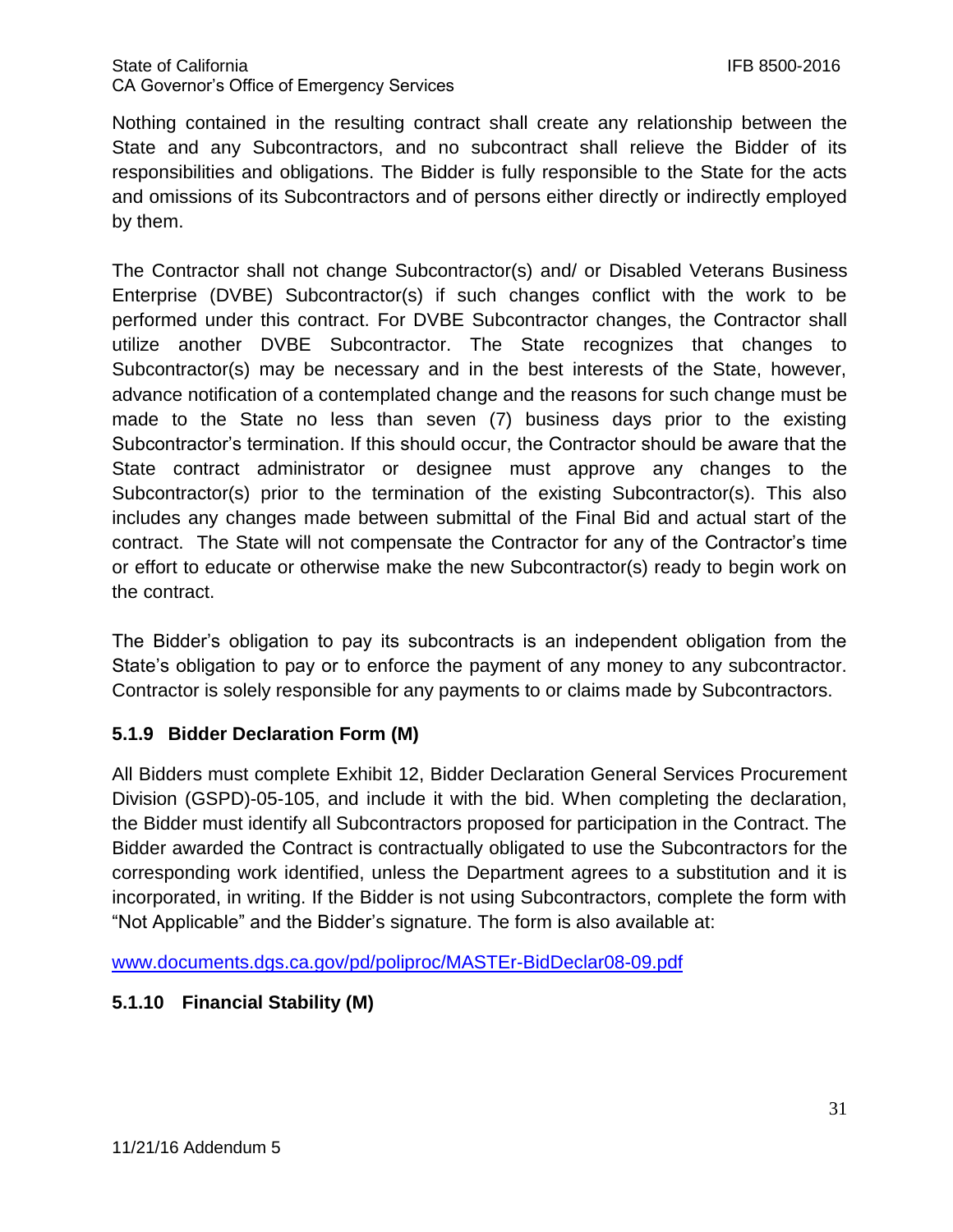In order to minimize the potential risk of default due to financial issues, the State reserves the right to request additional documentation throughout the life of the awarded contract.

The State must be assured that the Bidder continues to have the financial resources to sustain their operations during potentially long system development and implementation phases including the time required for the Customer to pay the Bidder after project acceptance.

## **5.1.11 Bonds and Other Security Documents (M)**

Bidders may be required by the user agency to submit proof of Bondability from a surety admitted in California, which states the surety unconditionally offers to guarantee up to value of an individual project, the Bidder's performance in all respects of the terms and conditions and provisions of this Contract.

### **5.2 BIDDING PREFERENCE PROGRAMS (O)**

### **5.2.1 Disabled Veteran Business Enterprise (DVBE) Program**

The Disabled Veteran Business Enterprise (DVBE) Participation Goal Program for State contracts are established in Public Contract Code (PCC), Section 10115 et seq., Military and Veterans Code (MVC), Section 999 et seq., and California Code of Regulations (CCR), Title 2, Section 1896.60 et seq.

PLEASE READ THESE REQUIREMENTS CAREFULLY. FAILURE TO COMPLY WITH THE MINIMUM DVBE PARTICIPATION REQUIREMENT WILL CAUSE YOUR SOLICITATION RESPONSE TO BE DEEMED NONRESPONSIVE AND YOUR FIRM INELIGIBLE FOR AWARD OF THE PROPOSED CONTRACT.

#### **5.2.1.1 DVBE Participation Requirement (Waived for this Procurement)**

#### **5.2.1.2 DVBE Participation Incentive (O)**

In accordance with §999.5(a) of the Military and Veterans Code, an incentive will be given to Bidders who meet a one-percent (1%) or more DVBE participation. For Contract Award evaluation purposes only, the State shall apply the incentive amount based on the amount of DVBE participation of one percent (1%) up to five percent (5%). If Bidder is claiming a DVBE preference, the Bidder must complete and submit Exhibit 12: GSPD-05-105 Bidder Declaration, Exhibit 13, DVBE Declarations and Exhibit 11: Bidding Preferences and Incentives. If Bidder is not using subcontractors, complete and sign Exhibit 5, List of Proposed Subcontractors (Public Works) with "Not Applicable". See Section 9, *Bid Evaluation*, for details on the amount and application of the incentive during bid evaluation.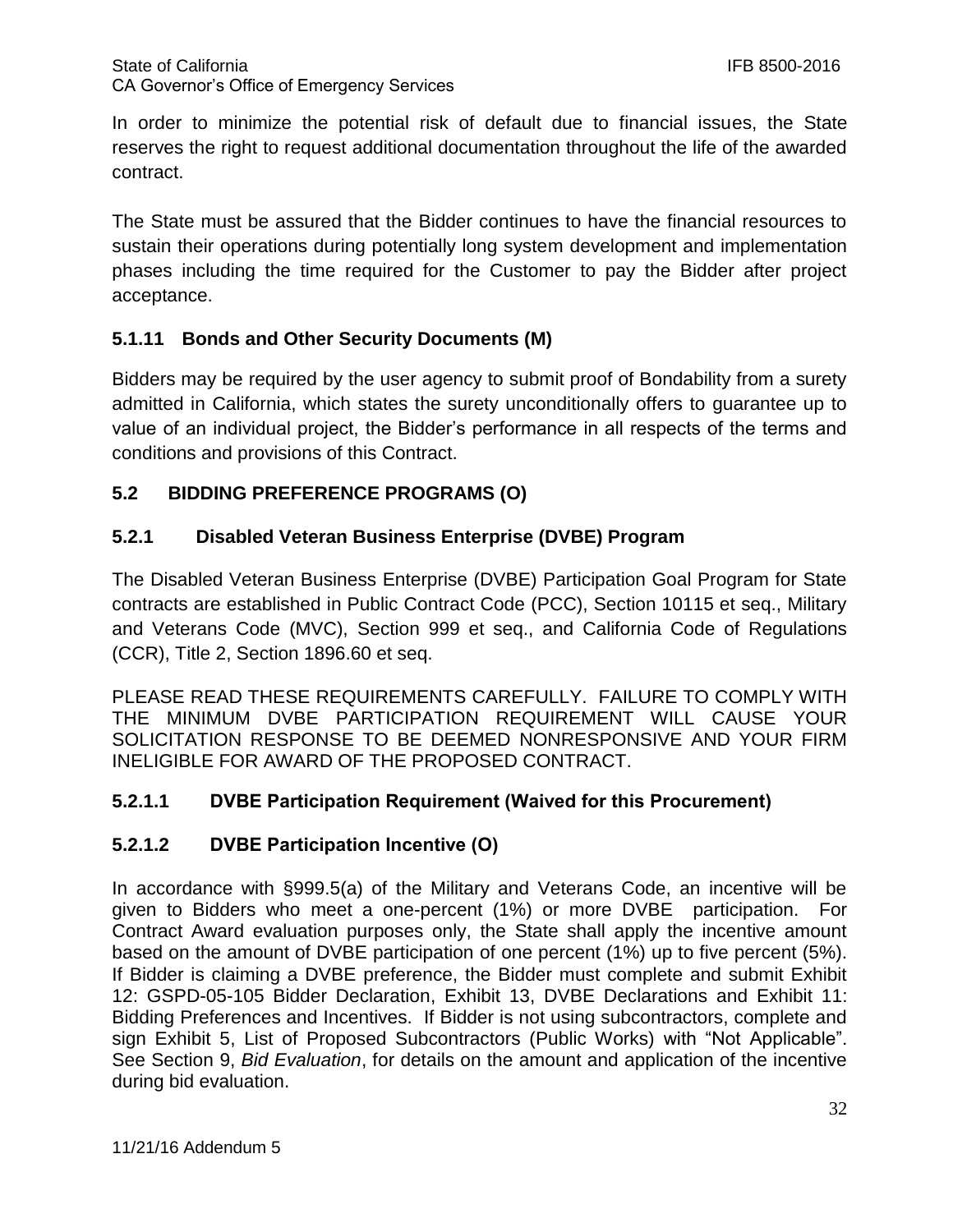## **5.2.2 Small Business (SB) Preference (O)**

Section 14835 et seq. of the California Government Code requires that a five percent (5%) preference be given to Bidders who qualify as a Small Business (SB). The rules and regulations of this law, including the definition of a SB, or qualifying Non-SB, are contained in Title 2, California Code of Regulations, Section 1896 et seq. The definition of nonprofit veteran service agencies qualifying as a SB is contained in Section 999.50 et seq. of the Military and Veterans Code. Bidders must complete and submit Exhibit 11, Bidding Preferences and Incentives and Exhibit 12, GSPD-05-105 Bidder Declaration. If bidder is not using subcontractors, complete Exhibit 12 answering the applicable questions and return with the final bid.

## **5.2.3 Non-Small Business (Non-SB) Preference (O)**

A five percent (5%) bid preference is available to a Non-SB claiming 25% Californiacertified SB Subcontractor participation. If claiming the Non-SB Subcontractor preference, the Bidder's response must include a list of the SB(es) with which the firm commits to subcontract in an amount of at least 25% of the net Bid price with one (1) or more California-certified SB(es). Each listed certified SB must perform a Commercially Useful Function (CUF) in the performance of the contract as defined in Government Code §14838(b)(1)(2).

Bidders claiming the five percent (5%) preference must commit to subcontract at least 25% of the net Bid price with one (1) or more California-certified SB(es). Completed certification applications and required support documents must be submitted to the Office of SB and DVBE Services (OSDS) no later than 5 p.m. on the Bid due date, and the OSDS must be able to approve the application as submitted. Questions regarding certification should be directed to the OSDS at (916) 375-4940.

The preference to a Non-SB firm that commits to SB or microbusiness Subcontractor participation of 25% of its net Bid price shall be five percent (5%) of the lowest responsive, responsible firm's price. A Non-SB, which qualifies for this preference, may not take an award away from a certified SB.

If claiming a SB preference or using SB Subcontractors, the Bidder must complete and submit Exhibit 12, GSPD-05-105 Bidder Declaration and Exhibit 11, Bidding Preferences and Incentives. If bidder is not using subcontractors, complete Exhibit 12 answering the applicable questions and return with the final bid.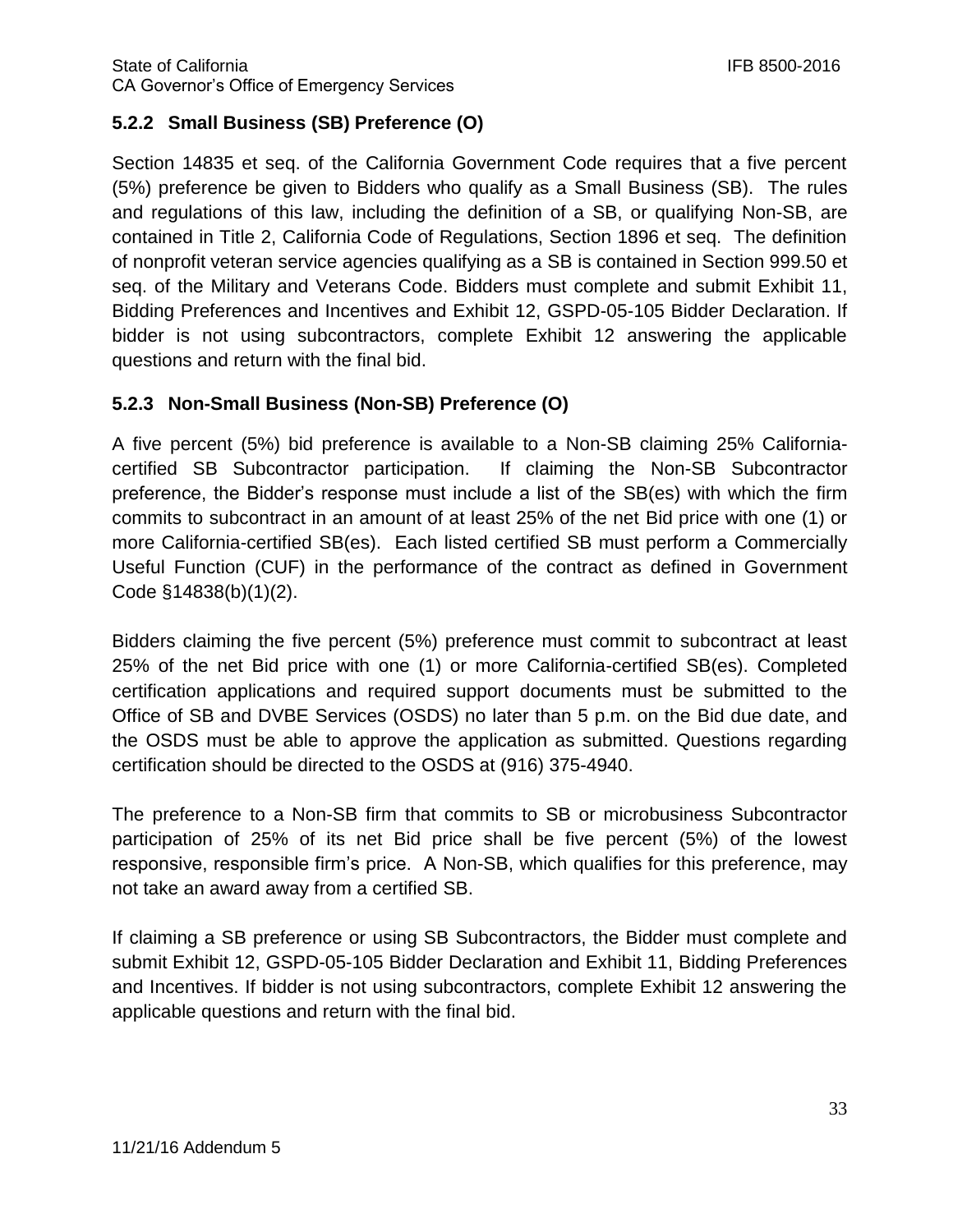## **5.2.4 Commercially Useful Function (CUF) (M)**

If the Bidder is a California-Certified SB, in accordance with AB 669 (Chapter 623, Statutes of 2003), the Bidder must address specific aspects of the legislation that requires Certified SB to perform a CUF as defined by Government Code Sections 14837, 14838.6, 14839, 14842, and 14842.5.

A Contractor, Subcontractor, or supplier will not be considered to perform a CUF if the Contractor's, Subcontractor's, or supplier's role is limited to that of an extra participant in the transaction, the awarded Contract, or project through which funds are passed to obtain the appearance of SB or micro business participation.

Bidders must complete Exhibit 17, CUF Certification. *All Bidders and Subcontractors* identified in the bid response to fulfill the Requirements for one (1) or more of the socioeconomic programs (DVBE and SB) **must** perform a CUF in the resulting contract. A CUF Evaluation Certification (Exhibit 17) must be completed and submitted for each Bidder and Subcontractor. A CUF is defined pursuant to MVC section 999(b)(5)(B) and Government Code section 14837(d)(4)(A) for the DVBE and SB programs, respectively.

Bidders claiming one (1) or more of the socio-economic programs must complete and submit as part of the Final Bid response, Exhibit12, GSPD-05-105 Bidder Declaration available at:

[www.documents.dgs.ca.gov/pd/poliproc/MASTEr-BidDeclar08-09.pdf](http://www.documents.dgs.ca.gov/pd/poliproc/MASTEr-BidDeclar08-09.pdf)

If Bidder is not using Subcontractors, complete and sign Exhibit12, GSPD-05-105 Bidder Declaration with "Not Applicable".

Bidder(s) may be required to submit additional written clarifying information regarding CUF (Exhibit 17, CUF Certification). Failure to submit the requested written information as specified may be grounds for Bid rejection.

## **5.2.5 Target Area Contract Preference Act (TACPA) (O)**

TACPA will be granted to California-based firms in accordance with Government Code Section 4530 whenever contracts for goods or services are in excess of \$100,000 and the Bidder meets certain Requirements as defined in the California Administrative Code (Title 2, Section 1896.30 et seq.) regarding labor needed to produce the goods or provide the services being procured.

This solicitation contains Target Area Contract Preference Act (TACPA) preference request forms. Please carefully review the forms and requirements. Bidders are not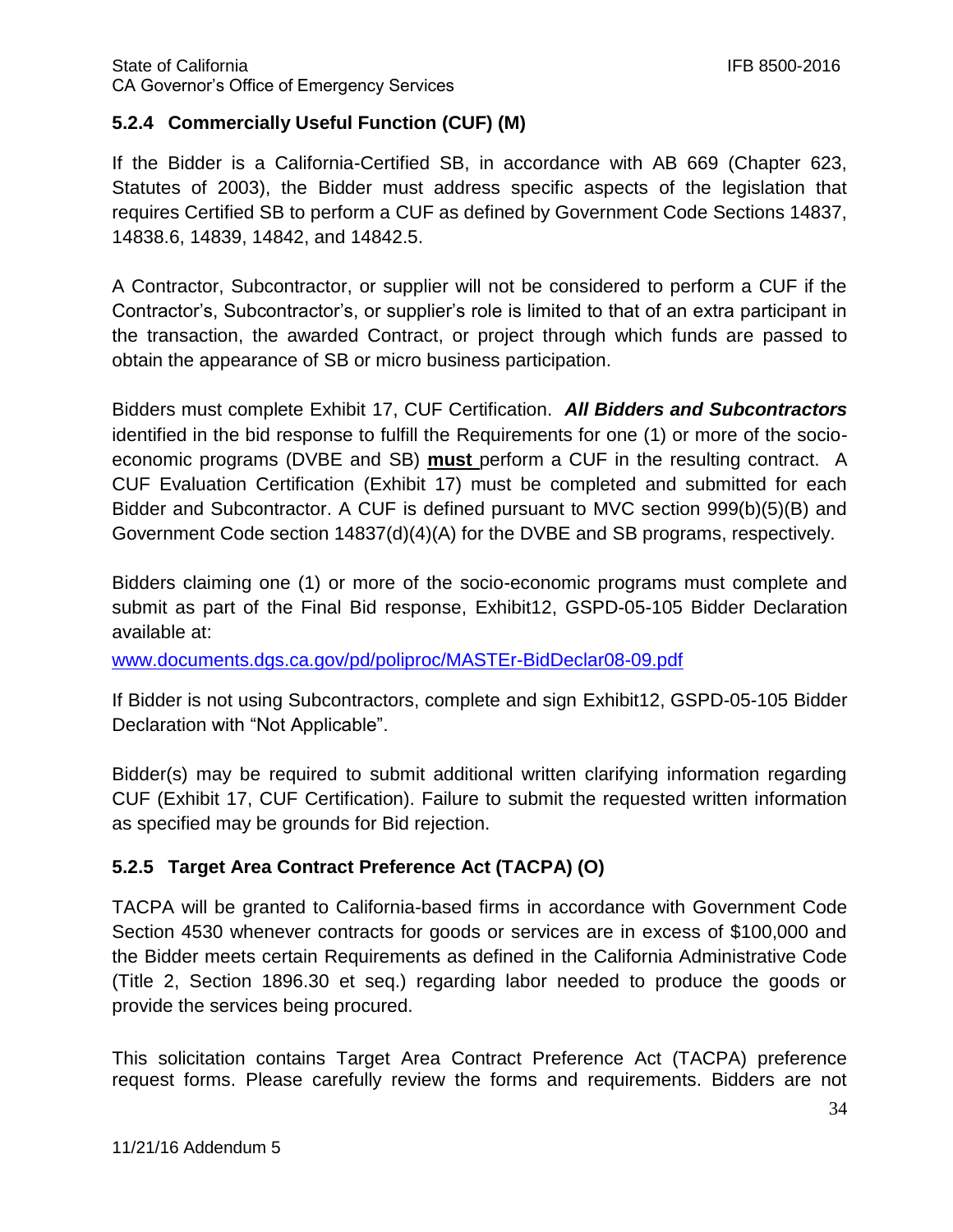required to apply for these preferences. Denial of the TACPA preference request is not a basis for rejection of the bid.

The State as part of its evaluation process reserves the right to verify, validate, and clarify all information contained in the bid. This may include, but is not limited to, information from bidders, manufacturers, subcontractors and any other sources available at the time of the bid evaluation. Bidder refusal to agree to and/or comply with these terms, or failure to provide additional supporting information at the State's request may result in denial of preference requested.

Contracts awarded with applied preferences will be monitored throughout the life of the contract for compliance with statutory, regulatory, and contractual requirements. The State will take appropriate corrective action and apply sanctions as necessary to enforce preference programs.

Any questions regarding the TACPA preference should be directed to the Department of General Services, Procurement Division at (916) 375-4609.

TACPA Preference Request (STD 830):

<http://www.documents.dgs.ca.gov/dgs/fmc/pdf/std830.pdf>

Bidder's Summary of Contract Activities and Labor Hours:

<http://www.documents.dgs.ca.gov/pd/edip/bidsum526.pdf>

Manufacturer's Summary of Contract Activities and Labor Hours: <http://www.documents.dgs.ca.gov/pd/dispute/mfgsum525.pdf>

In addition to the above referenced forms the Bidder must submit Exhibit 11, Bidding Preferences and Incentives identifying their TACPA preference.

Additional instructions are provided on the form. Refer to Exhibit 14: STD 830 TACPA Preference Request.

#### **5.3 STD 213, STANDARD AGREEMENT (M)**

The STD 213, Standard Agreement must be original hand-signed by a party authorized to bind the firm contractually. Bidders shall complete Exhibit 15, STD 213 Standard Agreement and attach Appendix A, Statement of Work (SOW) and Attachment 1.0 – Attachment 5.0.

#### **5.4 STATEMENT OF WORK (M)**

Appendix A, SOW, identifies and describes the tasks and responsibilities of the Bidder and responsibilities of the State during the development, implementation, and operations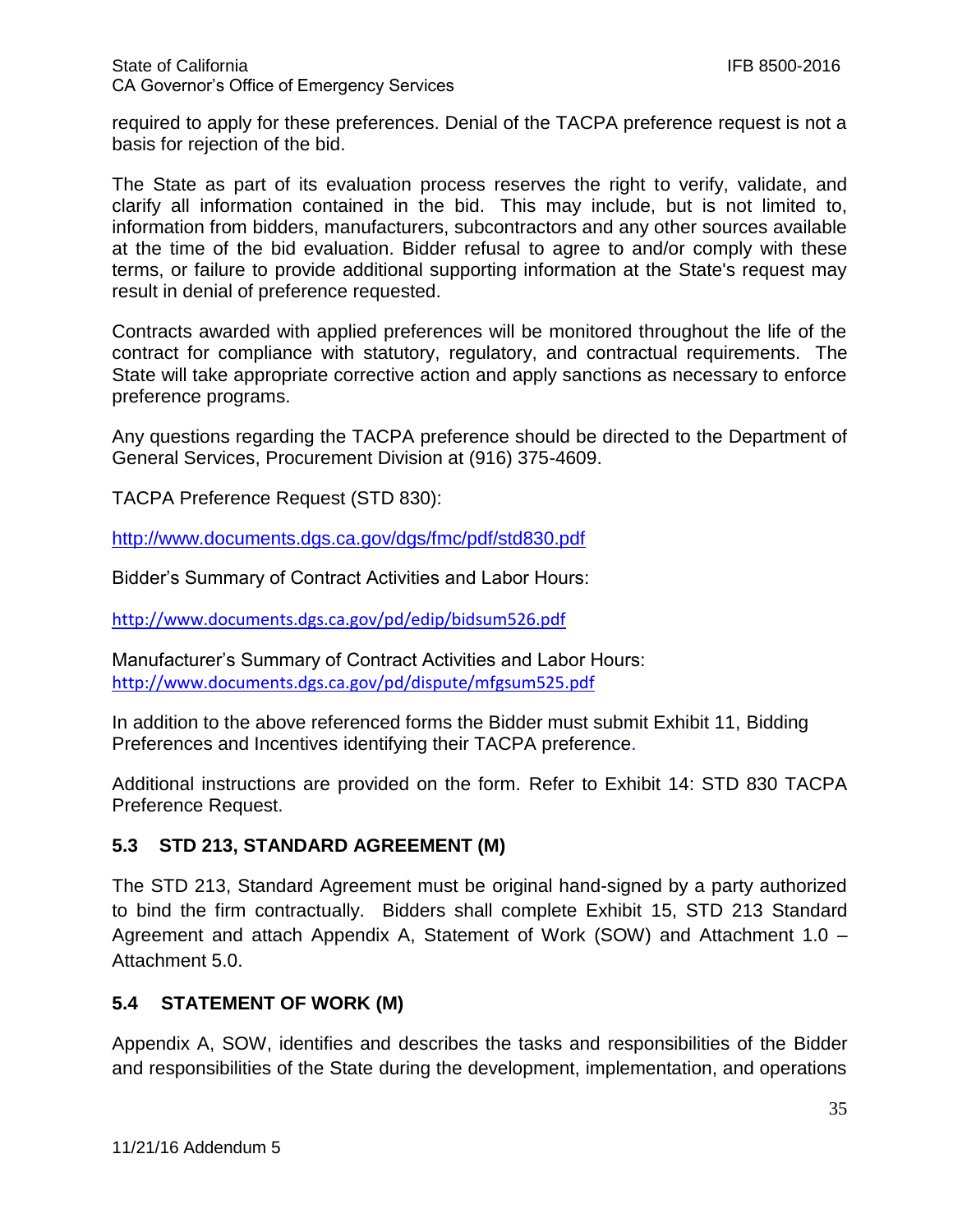phases of the CPE contract. Bidder must attach the SOW and Attachment 1.0 - Attachment 5.0 to the STD 213 Contract.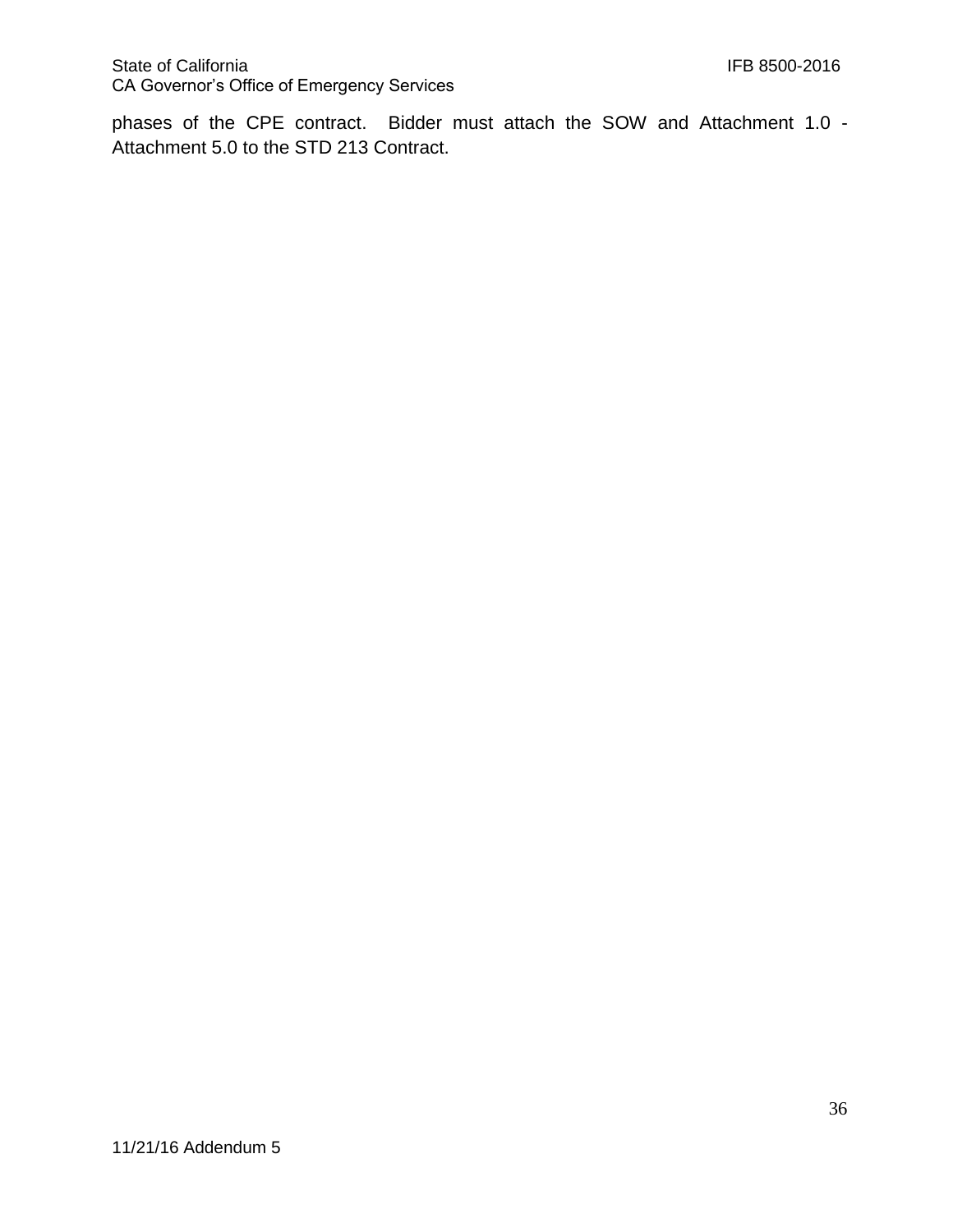### **5.5 CONTRACT TERMS AND CONDITIONS (M)**

The following Terms and Conditions (T&Cs) apply to this IFB and the resulting Agreement:

General Provisions – Information Technology (IT) (GSPD-401IT, 09/05/14)

[http://www.documents.dgs.ca.gov/pd/poliproc/GSPD401IT14\\_0905.pdf](http://www.documents.dgs.ca.gov/pd/poliproc/GSPD401IT14_0905.pdf)

#### **5.6 BIDDER RESPONSIBILITY**

#### **5.6.1 Ability to Perform (M)**

Prior to award of the Contract, the State must be assured that the Bidder selected has all of the resources to successfully perform under the Contract. This includes, but is not limited to, personnel in the numbers and with the skills required; equipment of appropriate type and in sufficient quantity; financial resources sufficient to complete performance under the Contract; and experience in similar endeavors. If, during the evaluation process, the State is unable to assure itself of the Bidder's ability to perform under the Contract, if awarded, the State has the option of requesting from the Bidder any information that the State deems necessary to determine the Bidder's responsibility. If such information is required, the Bidder will be so notified and will be permitted five (5) State business days to submit the information requested in writing. Examples of the type of financial responsibility information requested may include annual reports and current audited balance sheets for the Bidder firm.

#### **5.6.2 Primary Bidder (M)**

An award, if made, will be to a Primary Bidder. The selected Primary Bidder will be responsible for successful performance of all Subcontractors and support services offered in response to this Bid. All State policies, guidelines, and Requirements that apply to the Primary Bidder also apply to Subcontractors, as applicable to the products and services they provide and to their role as a Subcontractor. Furthermore, the State will consider the Primary Bidder to be the sole point of contact regarding contractual matters for the term of the resulting Contract. The Bidder shall not assign financial documents to a third-party without prior written approval by the State, and an amendment to the resulting Contract.

#### **5.6.3 Commercial General Liability Insurance (M)**

The Prime Contractor shall maintain general liability with limits of not less than \$1,000,000 per occurrence for bodily injury and property damage liability combined. The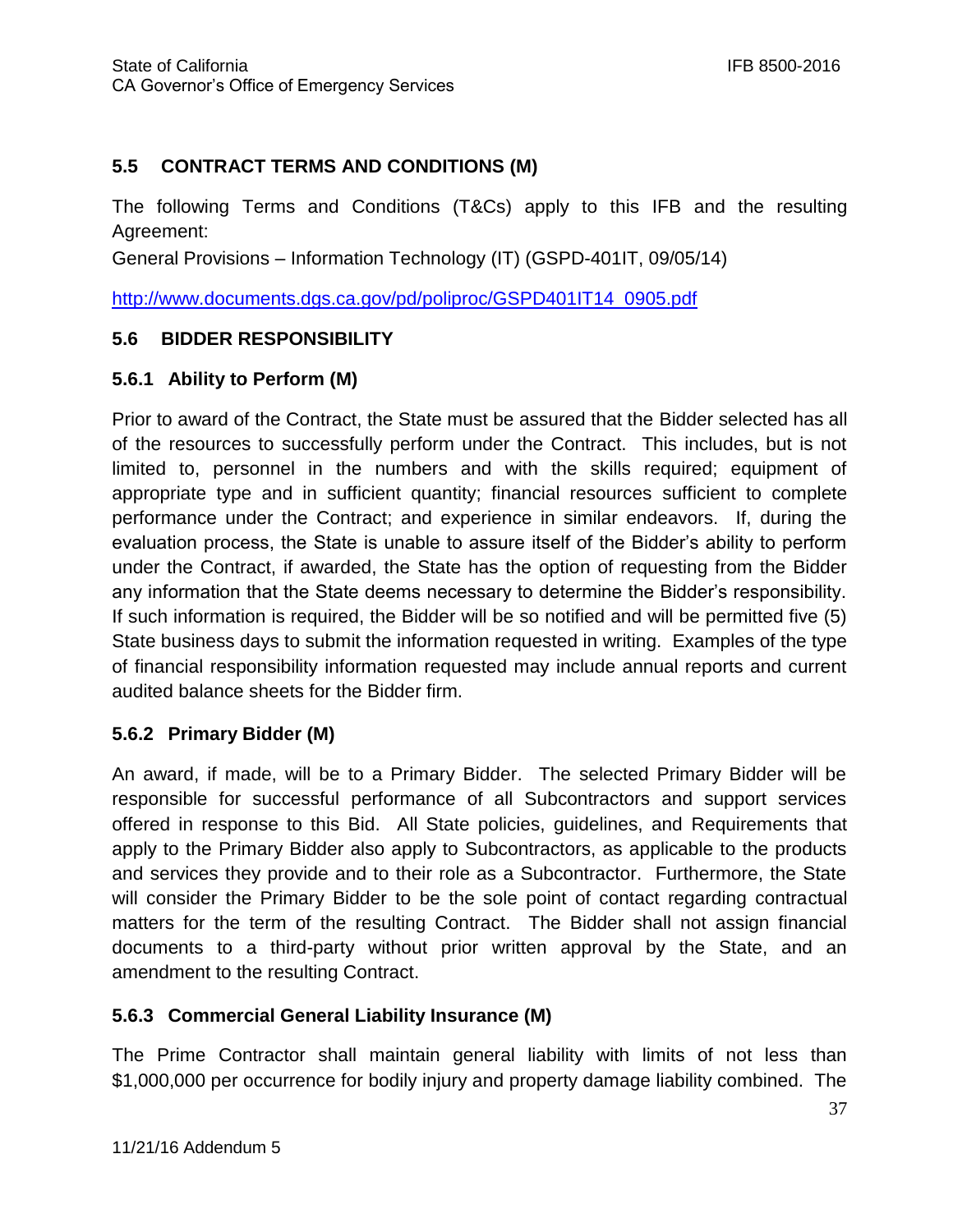#### State of California CA Governor's Office of Emergency Services

policy shall include coverage for liabilities arising out of premises, operations, independent Contractors, products, completed operations, personal and advertising injury, and liability assumed under an insured agreement. This insurance shall apply separately to each insured against whom a claim is made or suit is brought, subject to the Bidder's limit of liability.

In accordance with GSPD 401IT 09/05/2014, section 20 – Insurance; The Contractor shall furnish insurance certificate(s) evidencing required insurance coverage acceptable to the State, including endorsements showing the State as an "additional insured" if required under the Contract. Any required endorsements requested by the State must be separately provided; merely referring to such coverage on the certificates(s) is insufficient for this purpose. When performing work on state owned or controlled property, Contractor shall provide a waiver of subrogation in favor of the State for its workers' compensation policy.

The Prime Contractor shall agree to furnish the State satisfactory evidence thereof within 10 calendar days of Contract award.

### **5.6.4 Seller's Permit (M)**

This proposal is subject to all Requirements set forth in Sections 6452, 6487, 7101 and 18510 of the Revenue and Taxation Code, and Section 10295 of the PCC, requiring Bidders to provide a copy of their retailer's seller's permit or certification of registration, and, if applicable, the permit or certification of all participating affiliates issued by the State of California's Board of Equalization (CA BOE). The seller's permit must be submitted with Final Bid submission. See Exhibit 8, Seller's Permit Certification. For more information on seller's permit or certification of registration, refer to the following link:<http://boe.ca.gov/pdf/pub73.pdf>

#### **5.7 OTHER ADMINISTRATIVE TERMS AND CONDITIONS**

#### **5.7.1 Amendment (M)**

Any Contract executed as a result of this IFB, may be amended, consistent with the terms and conditions of the contract and by mutual consent of both parties, subject to approval by the Statewide Technology Procurement under PCC 12100.

#### **5.7.2 Availability (M)**

If at any time after award of this contract, the Contractor becomes unable to provide any part of its contracted services, the Contractor must, within 10 business days, notify the State in writing to seek a potential resolution, and if appropriate, propose a replacement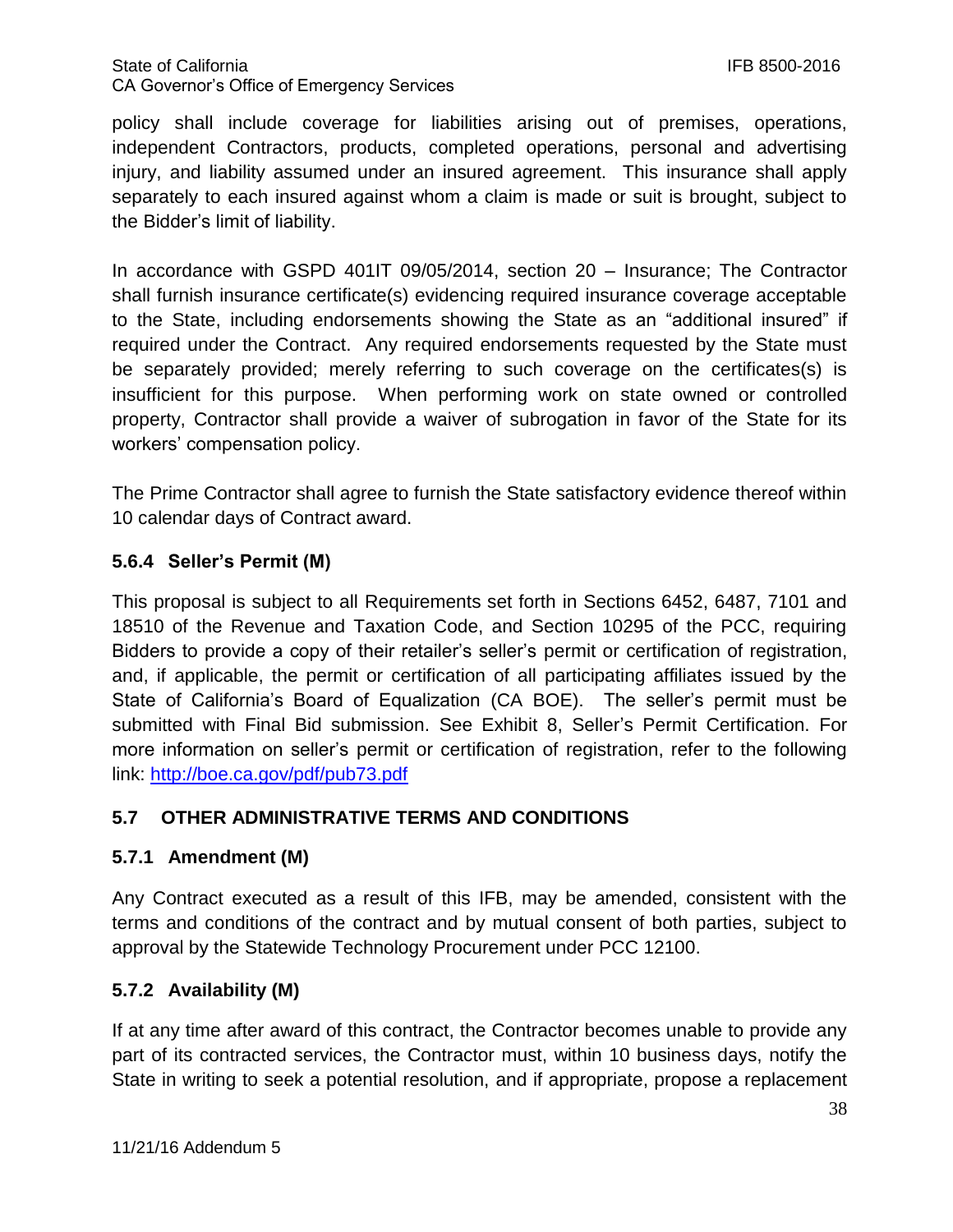of those services that it can no longer provide. The replacement must be at no cost to the State, and shall be equivalent to or exceed the proposed service that was previously offered and accepted by the State in the Contractor's Final Bid or awarded Contract.

The State reserves the sole right to determine if the proposed replacement is acceptable. The inability to provide a Mandatory Requirement may be grounds for Contract termination in whole or in part.

## **5.7.3 Bid Rejection (M)**

A Final Bid may be rejected if it is conditional or incomplete, or if it contains any alterations of form or other irregularities, of any kind, in accordance with Section 2.5.4, Errors in Final Bid. Deviation from terms and conditions previously approved for this IFB may be cause for rejection of the Bid. Bidders submitting conditional bids may be disqualified.

## **5.8 ADDITIONAL ADMINISTRATIVE REQUIREMENTS**

#### **5.8.1 Productive Use (M)**

The objective of the productive use requirements is to protect the state from being an experimentalist for new equipment and software that has no record of proven performance. Although the state does not expect simply to install a solution already in productive use elsewhere, it wants to avoid becoming a "beta site" for a substantially new technology product.

The proposed solution must include only equipment and off-the-shelf software that is currently supported by its manufacturer. No equipment and/or software may be proposed, specified, or employed if the manufacturer has announced an end to support. The productive use Requirements defined in this subsection do not apply to any portion of the custom software developed or modified for the State under this contract.

#### **5.8.2 Customer In-Use (M)**

The State requires that each equipment and software component proposed as part of an automated system must have been installed and in productive use, in substantially the conformation bid, for a paying customer external to the Bidder's organization, for at least the number of months shown in the table below prior to the required date of installation or Final Bid submission.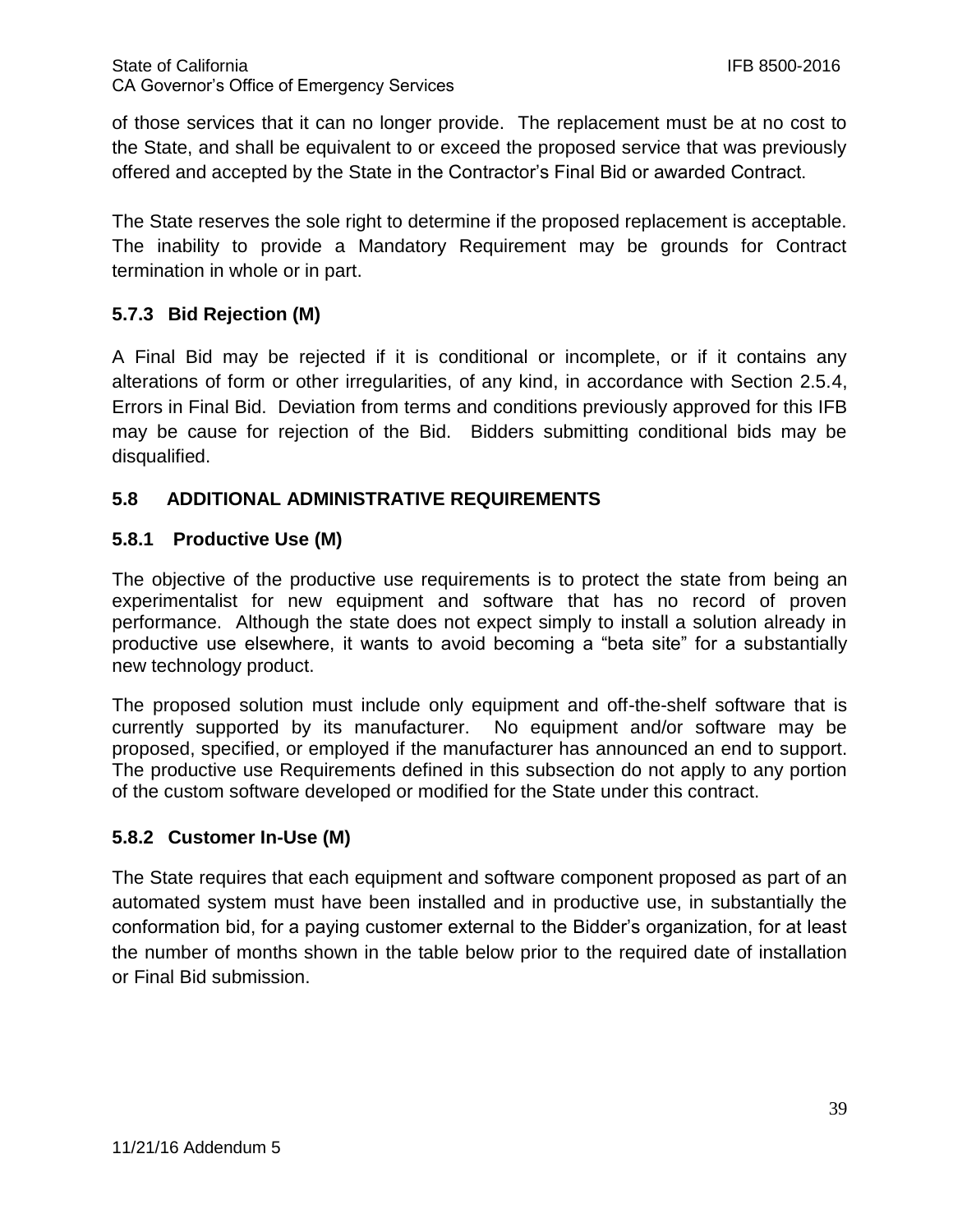#### **Table 5-1: Productive Use Timeframes**

| <b>Product</b>                                                                                                                                                                                                                                                                                                              | <b>Project Cost</b>            | <b>Final Bid</b><br><b>Submission</b> |
|-----------------------------------------------------------------------------------------------------------------------------------------------------------------------------------------------------------------------------------------------------------------------------------------------------------------------------|--------------------------------|---------------------------------------|
| Category 1 – Critical Software                                                                                                                                                                                                                                                                                              | 1) More than<br>\$100,000      | 6 months                              |
| Software that is required to control the<br>overall operation of a computer system<br>or peripheral equipment. Included in<br>this category are operating systems,<br>data base management systems,<br>language interpreters, assemblers and<br>compilers, communications software,<br>and other essential system software. | 2) \$10,000 up to<br>\$100,000 | 3 months                              |
|                                                                                                                                                                                                                                                                                                                             | 3) Less than<br>\$10,000       | 1 month                               |
| Category 2 – All Information Technology<br><b>Equipment and Non-critical Software.</b><br>Information technology equipment is<br>defined in SAM Section 4819.2.                                                                                                                                                             | 1) More than<br>\$100,000      | 4 months                              |
|                                                                                                                                                                                                                                                                                                                             | 2) \$10,000 up to<br>\$100,000 | 3 months                              |
|                                                                                                                                                                                                                                                                                                                             | 3) Less than<br>\$10,000       | 1 month                               |

Substantial design changes in required system control modules or in components critical to the processing requirements of the State's workload are also subject to the In-use requirement. Increases or decreases in numbers of components or minor alteration in equipment or minor modifications or updates to software to provide improvements or features, to correct errors, or to accommodate hardware changes may be exempt from the In-use requirement by the Department of Technology, STP, if no substantial changes in logic, architecture or design are involved.

## **5.8.3 Equipment (M)**

All equipment offered must be new and the latest model in current production. Used, shopworn, refurbished, demonstrator, prototype, or discontinued models are not acceptable.

#### **5.8.4 Public Works Requirements (Applicable To Installation Only) (M)**

1) In accordance with the provisions of Section 1773 of the California Labor Code, the Contractor shall conform and stipulates to the general prevailing rate of wages, including employer benefits as defined in Section 1773.1 of the California Labor Code, applicable to the classes of labor to be used for public works such as at the delivery site for the assembly and installation of the equipment of materials purchased under the contract.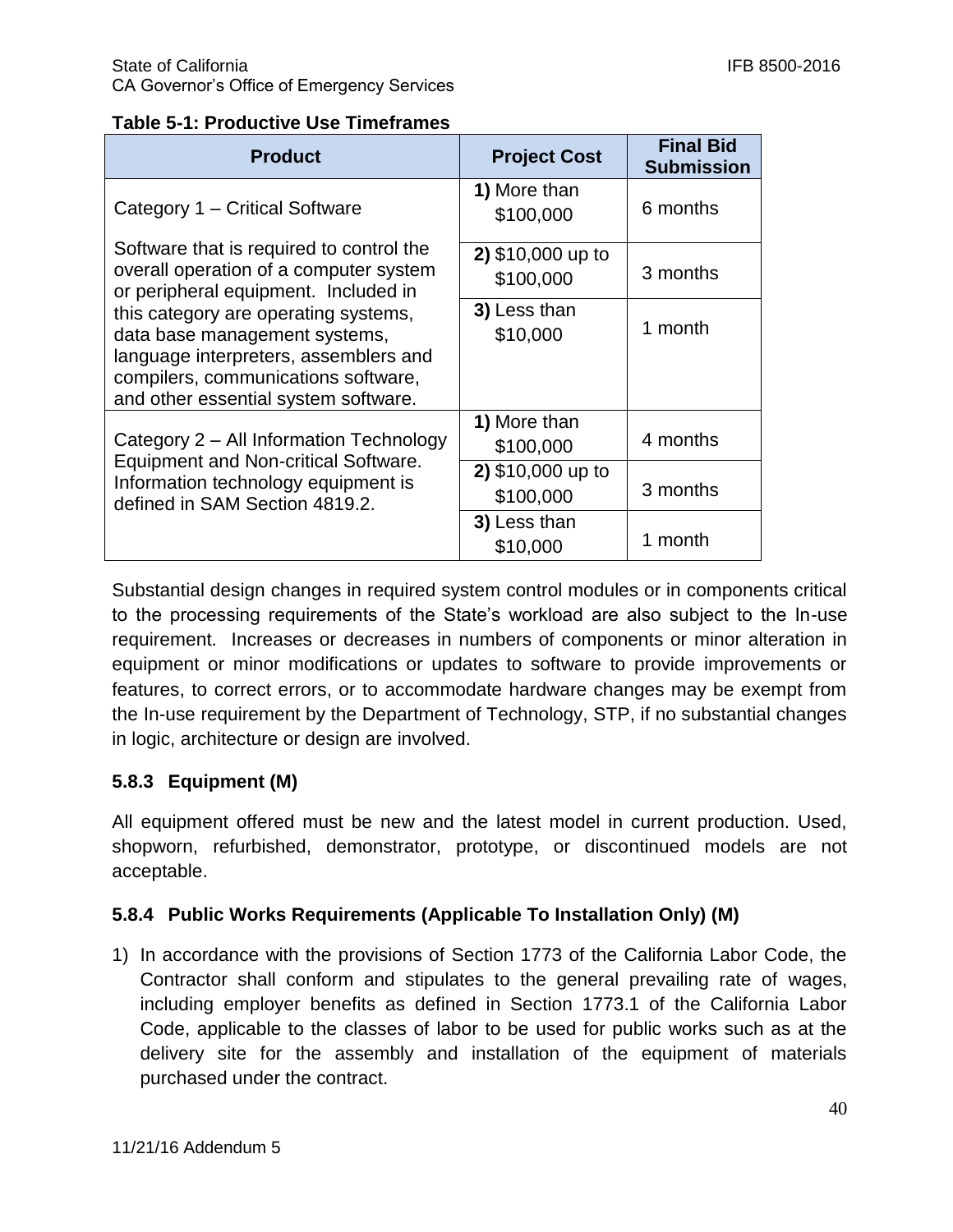- 2) Pursuant to Section 1770 of the California Labor Code, the Department of Industrial Relations has ascertained the general prevailing rate of wages in the county in which the work is to be done, to be as listed in the Department of Transportation booklet entitled General Prevailing Wage Rates. The booklet is required to be posted at the job site. Contact the Department of Industrial Relations, Prevailing Wage Unit at (415) 972-8628.
- 3) Prior to the commencement of performance, the Contractor must obtain and provide to the State, a payment bond, on STD 807 when the contract involves a public works expenditure (labor/installation costs) in excess of \$5,000.00. Such bond shall be in a sum not less than one-half the contract price for the public works portion of the labor/installation costs. Forms will be made available to the Contractor.
- 4) Each participating Bidder shall submit with their bid a list of proposed subcontractors or indicate that none are to be used. See EXHIBIT 5, List of Proposed Subcontractors (Public Works). The State reserves the right to approve or object to the use of proposed subcontractors on the list.
- 5) Each participating Bidder must certify that it is aware of the provisions of Section 3700 of the California Labor Code which requires every employer to be insured against liability for workers' compensation or to undertake self-insurance in accordance with the provisions of that Code, and will comply with such provisions before commencing with the performance of work of this contract. A Workers' Compensation Certification must be completed and submitted with an original signature with the Bidders Final Bid. See EXHIBIT 4, Workers' Compensation Certification.

#### **5.8.5 Laws To Be Observed (M)**

**5.8.5.1 Labor**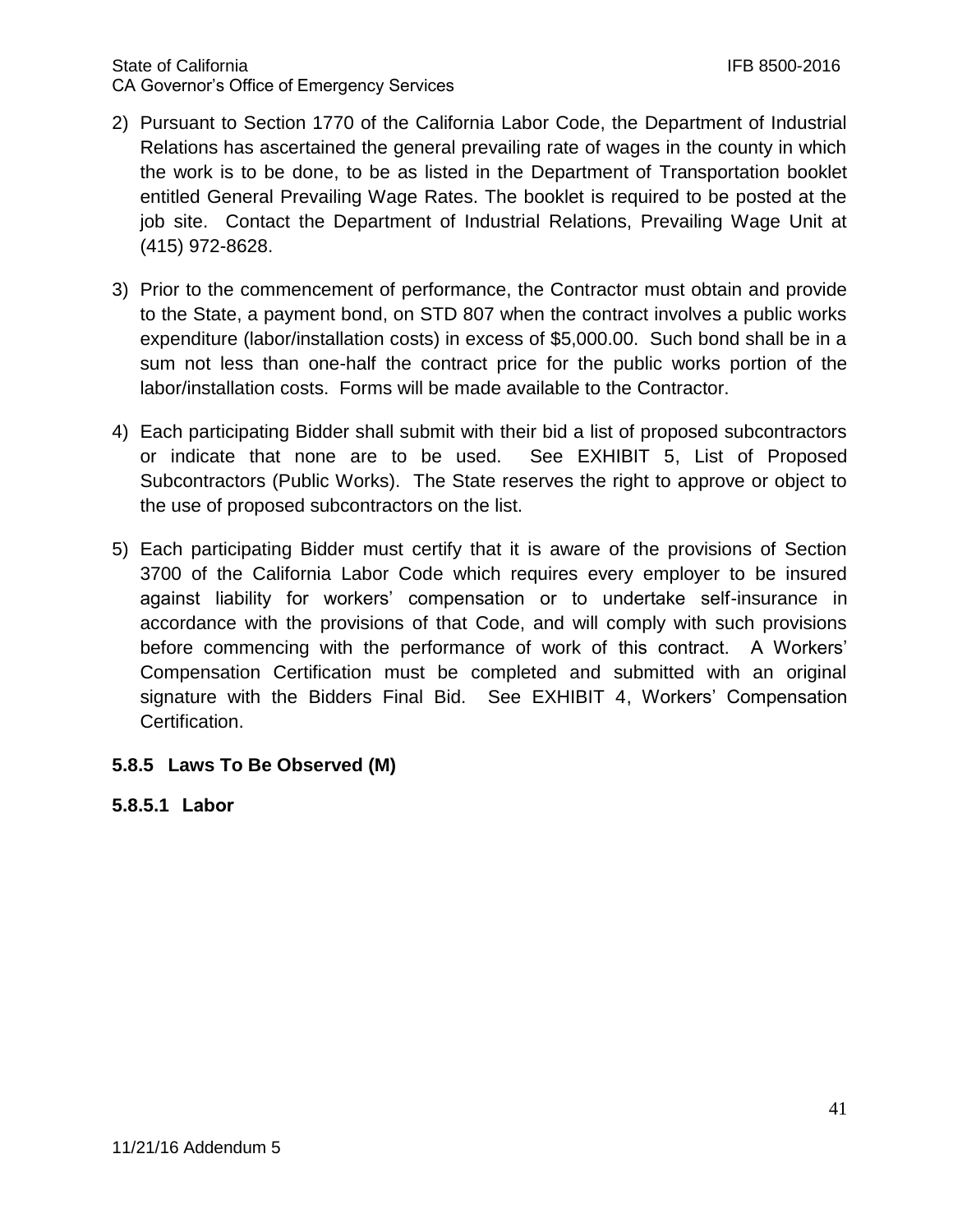Pursuant to Section 1775 of the California Labor Code, the Contractor shall, as a penalty to the State or political subdivision on whose behalf the contract is made or awarded, forfeit not more than fifty dollars (\$50) for each calendar day, or portion thereof, for each worker paid by the Contractor, or its subcontractor, less than the prevailing wage so stipulated; and in addition, the Contractor further agrees to pay to each worker the difference between the actual amount paid for each calendar day, or portion thereof, and the stipulated prevailing wage rate for the same. This provision shall not apply to properly registered apprentices.

Pursuant to Sections 1810-1815 of the California Labor Code, inclusive, it is further agreed that the maximum hours a worker is to be employed is limited to eight hours a day and forty hours a week and the Contractor shall forfeit, as a penalty to the State, twenty-five dollars (\$25) for each worker employed in the execution of the contract for each calendar day during which a worker is required or permitted to labor more than eight hours in any calendar day or more than forty hours in any calendar week, in violation of Sections 1810-1815 of the California Labor Code, inclusive.

## **5.8.5.2 Travel and Subsistence Payments**

The Contractor shall pay the travel and subsistence of each worker needed to execute the work, as such travel and subsistence payments are defined in the applicable collective bargaining agreements filed in accordance with California Labor Code Section 1773.8

## **5.8.5.3 Apprentices**

Special attention is directed to Sections 1777.5, 1777.6, and 1777.7 of the California Labor Code and Title 8, California Code of Regulations Section 200 et seq. Each Contractor and/or subcontractor must, prior to commencement of the public works contract, contact the Division of Apprenticeship Standards, 525 Golden Gate Avenue, San Francisco, CA, or one of its branch offices to insure compliance and complete understanding of the law regarding apprentices and specifically the required rationale thereunder. Responsibility for compliance with this section lies with the prime Contractor.

## **5.8.5.4 Payroll**

The Contractor shall keep an accurate payroll record showing the name, address, Social Security Account Number, work classification and straight time and overtime hours worked by each employee. A certified copy of the employee's payroll record shall be made available for inspection as specified in Section 1776 of the California Labor Code.